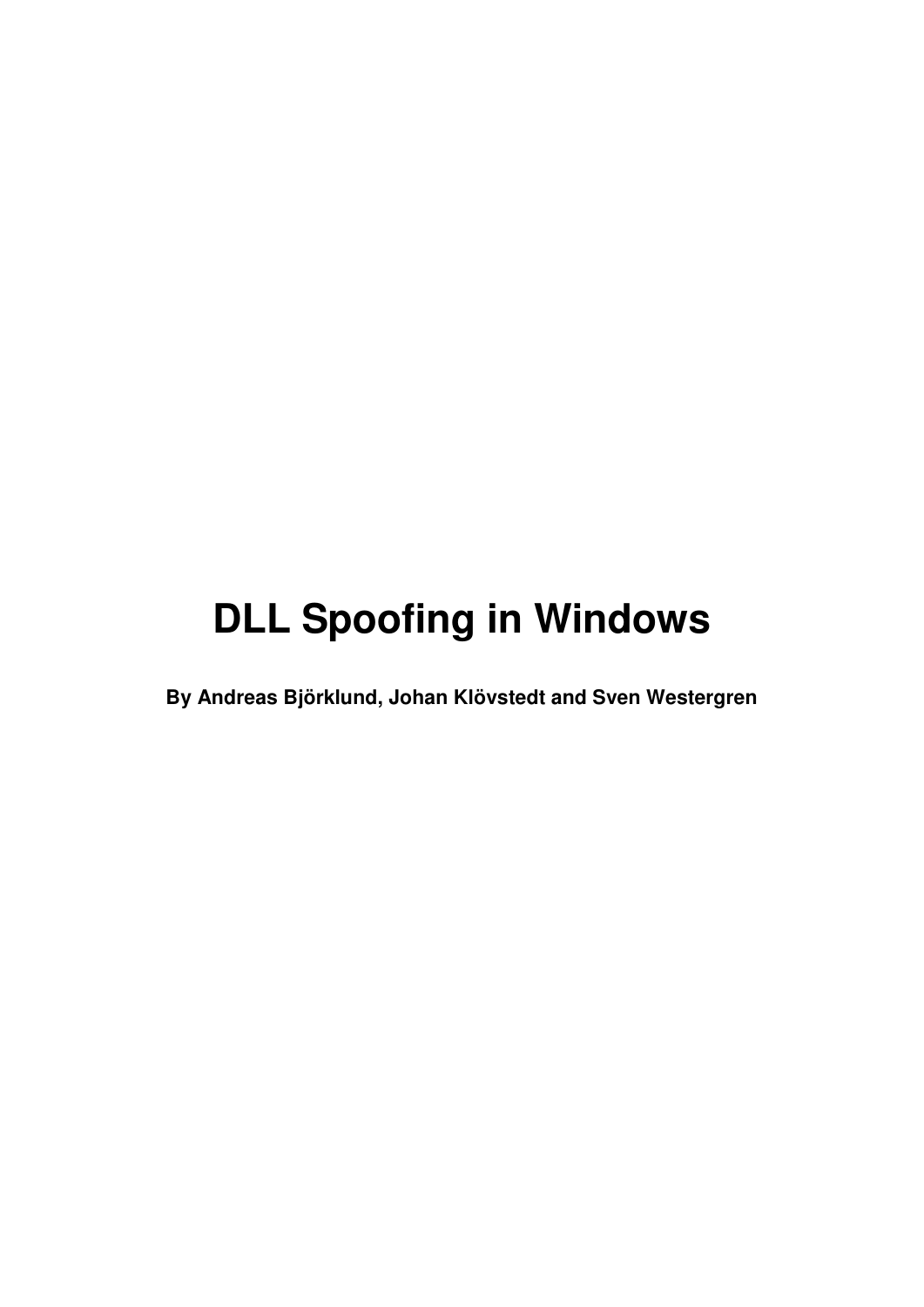# **What is spoofing?**

A program run under Windows gains the full capabilities of the user that runs it. If an attacker without certain capabilities creates a malicious program and coaxes a second user with these capabilities to run the program he can expand his capabilities to include those of the second user. This process is generally known as "spoofing".

# **What is a DLL?**

Dynamic Link Libraries (DLL's) are software object modules, or libraries, linked into a program while it is running. DLL's are powerful features that allows for programs to share common code making them easier to develop and make them more efficient. They are used extensively in newer versions of Windows, including Windows NT.

# **What is DLL spoofing?**

Since the DLL code runs in the context of its host program it inherits the full capabilities of the program's user as discussed earlier with spoofing in the general sense. The DLL spoof causes a legitimate program (in the worst case scenario run by an administrator) to load a DLL with a Trojan Horse instead of the legitimate DLL. Once it gains control it has the same capabilities as the user who ran the program.

When a program loads DLL's, it searches through a sequence of directories looking for the DLL in question. The successful spoof occurs when an attacker succeeds in inserting the malicious DLL-file in one of those directories so that the program finds it before it finds the legitimate DLL of the same name. This means that the attack can still be successful even if the legitimate DLL is beyond the attackers reach (i.e. if the file is write-protected or the attacker doesn't have access to the directory which contains the legitimate DLL).

The opportunities for DLL spoofing stem from the algorithm used by the DLL linking algorithm to find the file that holds the DLL (usually with ".DLL" as the file suffix). The linking algorithm usually searches through the following three categories:

- Program directory: The directory that holds the program's executable file.
- System Directory: A well known system directory like %SYSTEMROOT% or its SYSTEM32 subdirectory.
- Working directory: The current working directory of the process.

The problematic case is when the algorithm checks the Working Directory for the DLL file. To spoof a user an attacker only need to insert a malicious DLL file in a directory that the users use as their working directory. If the DLL file inserted has the same name as the legitimate DLL the algorithm will link the fake DLL to the otherwise trusted program. The fake DLL can then create a new process, which will now run under the full capabilities of the user who ran the program, which can request the real DLL to make the program perform the required action so as to not arouse suspicion. Depending on what the fake DLL does, the attacker can now start to take over the system with his acquired capabilities. The Program Directory and System Directory are well-known and can thus be protected more easily. But in the case of the Working Directory its location can be unknown to the user since the program itself may set the directory.

# **Targets**

The most obvious targets for DLL spoofing attacks are machines running versions of Windows NT/2000 where the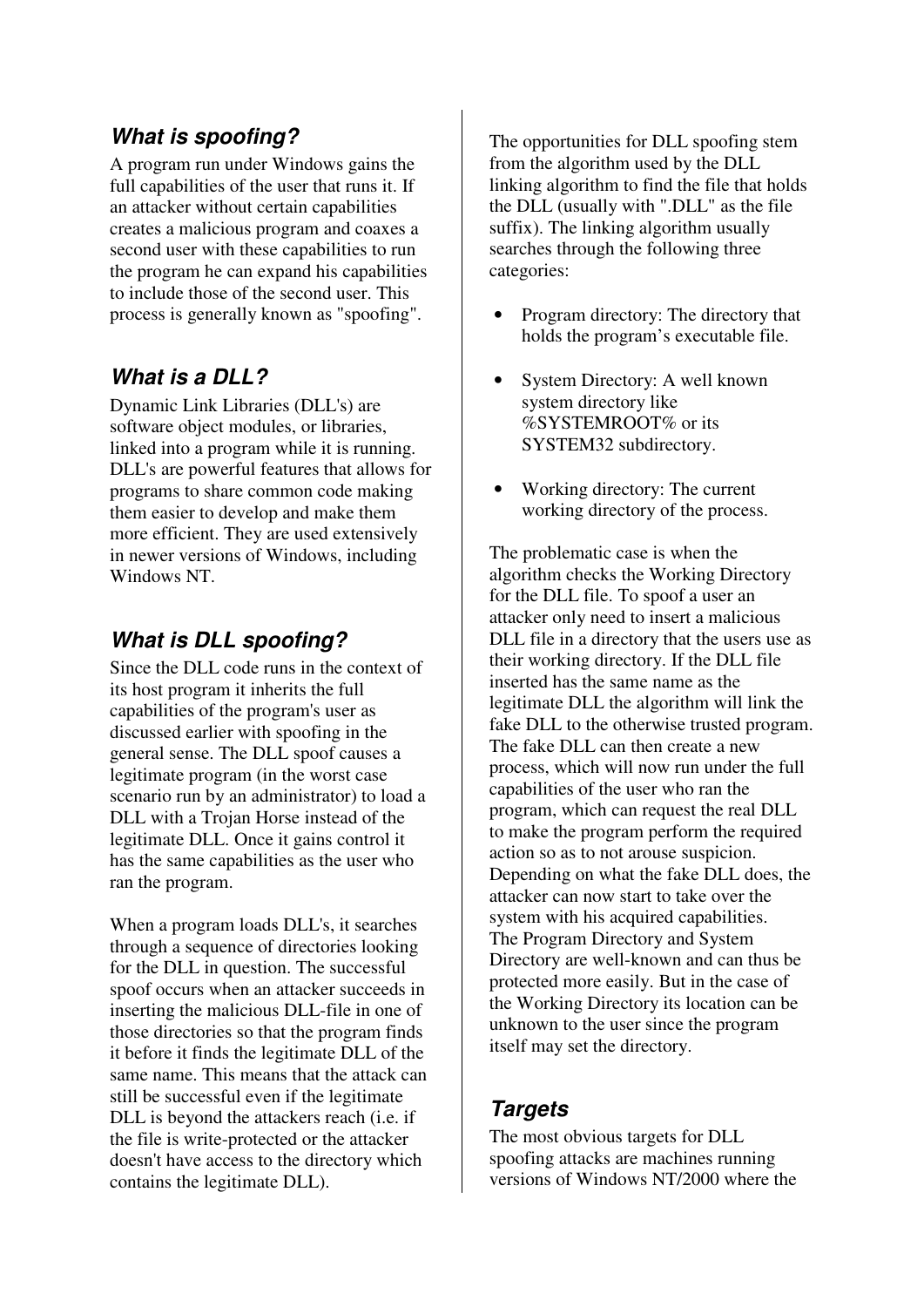registry has not been properly updated with a safe search-order for loading DLL's. Service packs updates have been issued that rectify the search order but for reasons of backwards compatibility it is disabled as per default.

For machines running Windows XP the problem with the search-order is not an issue but there have been a few malconfigured programs and registry entries which point to DLL's that do not exist. Such entries can also be exploited to make the system run malicious code by DLL spoofing. Obviously, simply having a misconfigured registry/search path does not mean that the machine will start running malicious code; an adversary must also gain access to the file system and place the code there. This can be achieved in a number of different ways, including Trojans, email and web caches to just name a few.

One can argue that this breach is in fact more serious than the DLL spoof but for NT/2000 machines an ordinary user could easily place malicious DLL's in for example the "Shared Documents" directory. When another user with higher privileges subsequently opens a document in the same directory this will be the "Current directory" and will be searched for DLL's before the system directories, allowing the ordinary user to run code with privileged rights.

For machines running Windows XP or properly updated NT/2000 the argument holds more weight. Simply placing a DLL in the shared directory or a web cache will not allow it to be loaded. For the DLL's to be loaded they must either be placed in the system directory, the application directory or a place pointed to by an absolute path in the application that tries to load the DLL. Being able to write to system and application file space already implies administrator privileges so there would be no need for DLL spoofing which leaves the

case with absolute paths in the application. This however is a question about auditing and securing the software being used on the system and must be considered paramount for security administrators in any case.

## **Problems/Solutions**

 We all know that many operating systems, like Microsoft Windows, install auxiliary services that are not critical, such as FTP server, telnet and web server. If those services and all other services, defined by the administrator as not needed, are removed then the threat list is at once decreased. With DLL spoofing it is not all about shutting down and not installing, the countermeasure towards the actual spoofing would be the use signed DLL's. For this purpose Microsoft (Who as already mentioned seems to have the greatest problem with DLL spoofing) tries to solve it by the use of their Microsoft Authenticode (Multi-Purpose) Certificates. These signings are also intended for code. First off we need to define what a manifest is to help the reader understand how Microsoft deals with the need for continuously updating their DLL's as well. To let every DLL to become outdated could be dangerous in this world of hackers. A manifest is a descriptive file with a mcf extension. This file consists of the GUID for the use of the file, the module list which could be explained as the requirement list for the file (which modules needed, and if they need hashing or not) and also a policy list of what should be included and excluded. By designating the DLL's as NOHASH in the MODULELIST section, while including the Microsoft code-signing root public key into the inclusion, one could specify Microsoft Authenticode-signed modules in a manifest. Where a NOHASH value is applied to the DLL in the case Microsoft releases a new version of the DLL, you don't have to create a new manifest. It is enough to just update the old one.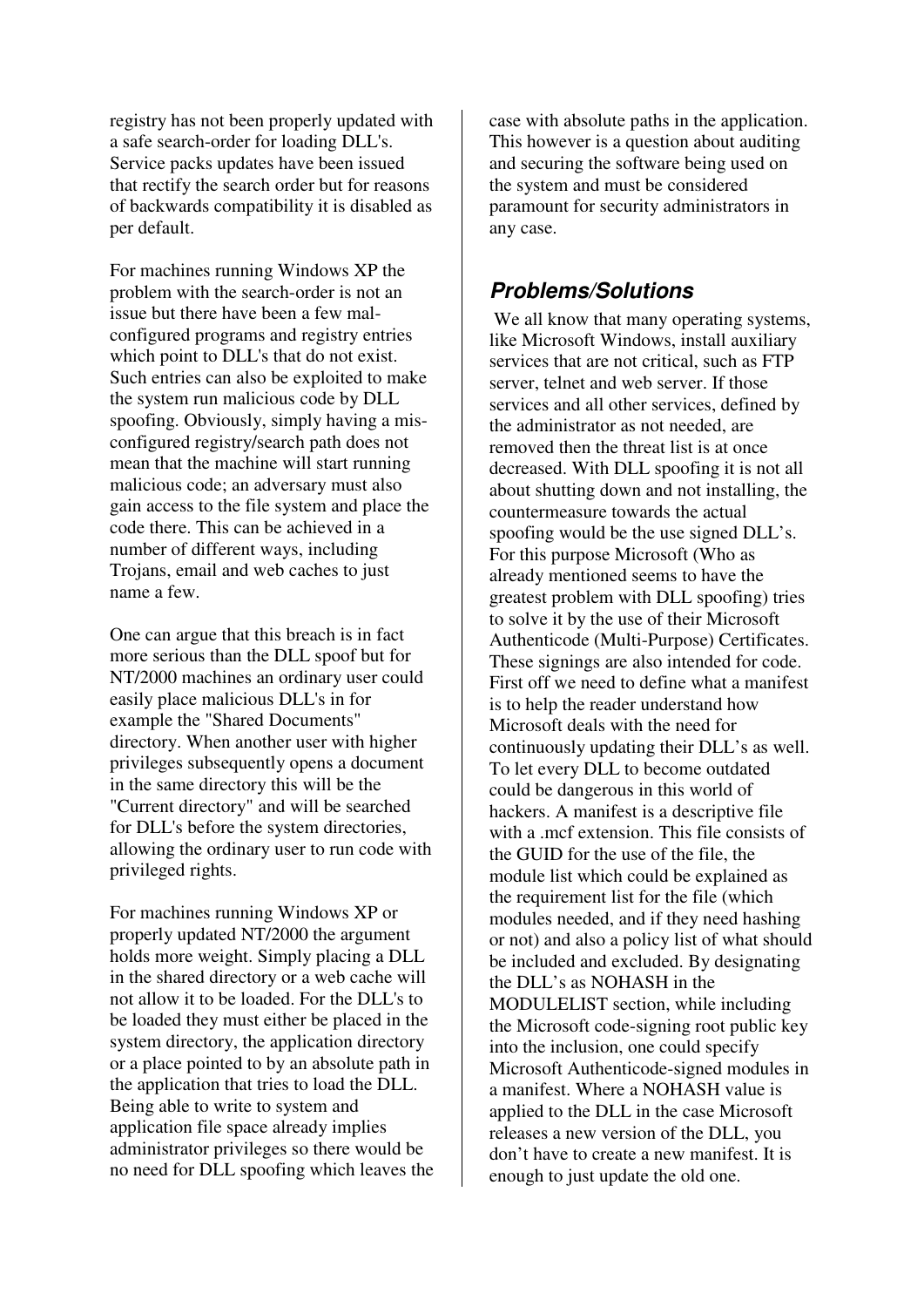The question as to how we know which DLL's that are up-to-date, Microsoft solved with Windows 2000, by digitally sign the drivers that pass the Windows Hardware Quality Lab (WHQL) tests. The drivers that passed were given a Microsoft digital signature. Such devices covered then were: Video adapter, Keyboard, Monitor, Printer, etc. To do the actual signing of the drivers, the existing digitalsignature cryptographic technology was used. A hash of the driver binary and relevant information was stored in a catalogue file (CAT file), and that file was signed with the Microsoft signature. Since the actual driver binary is left untouched, the reference between the driver package and the CAT file that would be needed was solved using a third file to do the referencing. That file is called the driver's INF file and is maintained by the system after the driver has been installed.

But as mentioned, in the present time this signing is done with Microsoft Authenticode (Multi-Purpose) Certificates. These signings could be done by an authorized signer such as Thawte. Thawte can help out with the authentication that is needed for the third-party Authenticodesigned modules. As Microsoft states themselves "The Rights Management client (uses the Windows Rights Management Service, RMS) supports Authenticode module signing using both SHA1 and MD5, however SHA1 results in better performance". However they do not provide any tools for extracting or producing third-party keys for use in the inclusion/exclusion list (in the policy list). In the mid-nineties when the approach with the RMS, sometimes referred to as the Digital Rights Management (DRM), was explored designers came up with a variety of tamper resistance. Often, however, they concluded that even though a particular approach may seem effective, only Microsoft would have the resources, scope and platform control to make it practical.

Now, ten years later, details are coming out about Microsoft's plans for DRM protection in the upcoming Windows Vista OS, which indeed contain a lot of tamper resistance mechanisms. Then it would seem they were right ten years ago.

 Here are two concepts that stand out, which contain some handling of drivers:

- Protected Path: More specifically known as Protected Video Path (PVP) and Protected User Mode Audio (PUMA). These are mechanisms to support DRM rules about safe content presentation. Many of the protected path mechanisms are implemented in kernel-mode device drivers.
- Protected Environment: This is a kernel mechanism to ensure that kernel-mode drivers are safe for protected content. Drivers that handle protected content must be digitally signed and authorized by Microsoft, and must implement specific security functions. Other kernel-mode drivers must also be signed, to ensure that they have a known origin and have not been tampered with. Unless all these signature and authorization checks pass, protected content cannot be played. Some Output Content Protection (OCP) mechanisms are planned for Windows Vista in 2006 (the basic video and audio protections, and the protected environment).

At a higher level, OCP's Protected Path and Protected Environment ideas seems to make sense. In implementation, however, there is a great deal of software complexity, management process, and supporting infrastructure. One software complexity regarding drivers then becomes that the Protected Environment requires that drivers be both authentic and sound. This again puts Microsoft in the business of analyzing, testing, and authorizing new